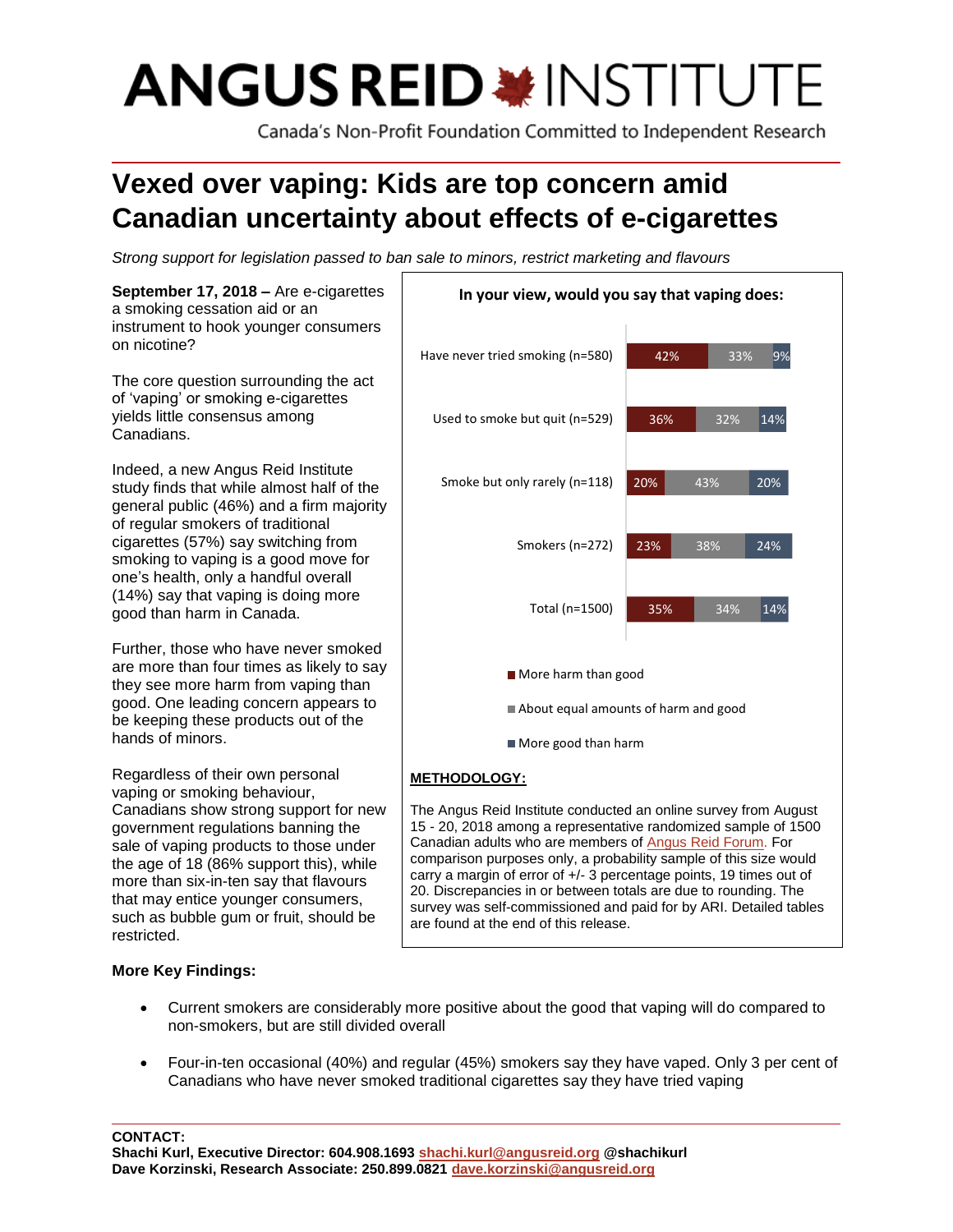

Page **2** of **12**

• More than half of Canadians (56%) say that it bothers them when others vape in their vicinity. This compares to 72 per cent who say this about smoking, and just one-quarter (23%) who are bothered by drinking

#### **INDEX:**

- **Vaping in Canada**
	- o **How widespread is vaping?**
	- o **And what about traditional smoking?**
	- o **Younger people and traditional smokers more likely to have vaped**
- **Widespread support for new legislation aimed at protecting minors**
- **Concern that vaping will do more harm than good** 
	- o **Half say vaping is bothersome**

#### **Vaping in Canada**

#### **How widespread is vaping?**

Vaping is a relatively new phenomenon in both practice and the policy arena. This is perhaps best evidenced by the government passing legislation in May of this year to regulate the product. Attention has grown on this issue with the [announcement](https://www.newswire.ca/news-releases/juul-the-number-one-vapour-product-in-the-us-launches-in-canada-to-help-the-countrys-five-million-adult-smokers-switch-from-combustible-cigarettes-692068101.html) that the largest vaping product in the United States launched in Canada at the end of August. Alongside new products and legislation, use of these devices, which simulate smoking by heating liquid inside the device to produce vapour, continues to grow in Canada.

In 2013, when asked by [Health Canada,](https://uwaterloo.ca/tobacco-use-canada/e-cigarette-use-canada/prevalence-e-cigarette-use) 8.5 per cent of Canadians said they had tried vaping, commonly referred to also as 'e-cigarettes'. In 2015, this number had grown to 13.2 per cent. The Angus Reid Institute finds that in 2018, that 18 per cent of Canadians now say they have vaped:



#### **Percentage of Canadians who say they have tried 'vaping' or 'e-cigarettes'**

In terms of the familiarity of the Canadian population with vaping, four-in-ten Canadians say that they have no exposure to vaping within their social circle. The rest have either vaped, share a household with a vaper, or have a friend of family member who vapes:

**CONTACT:**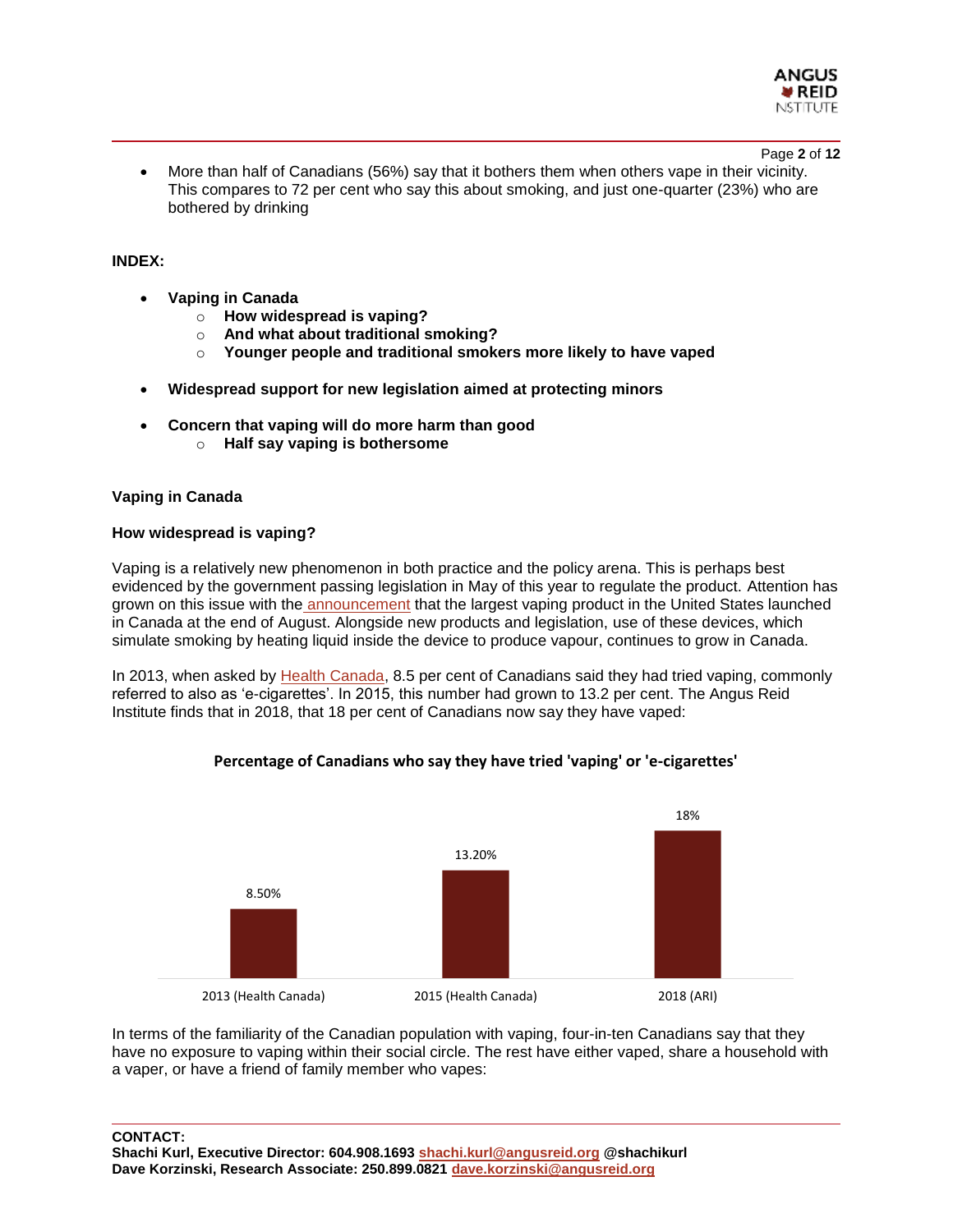

Page **3** of **12**

#### **Have you or anyone else you know ever vaped?**



#### **And what about traditional smoking?**

Smoking in Canada is certainly not what it used to be. In 1965, half of the population over the age of 15 said they were smokers. This number has [dropped precipitously since then,](https://news.vice.com/en_ca/article/4349wd/canadians-are-smoking-less-than-they-used-to) with Health Canada reporting in 2016 that 17 per cent of Canadians over the age of 12 could be considered smokers. Note, the Angus Reid Institute provides estimates of smoking based on a population over the age of 18, and uses four categories [instead of six,](https://www150.statcan.gc.ca/n1/pub/82-625-x/2017001/article/54864-eng.htm) so numbers can vary from StatsCan estimates.

Among adults, 18 per cent of Canadians say they smoke regularly. Another 8 per cent say they smoke, but rarely, and it is not a part of their routine.



#### **Canada's smoking universe**

Smokers  $\blacksquare$  Smoke but only rarely  $\blacksquare$  Used to smoke but quit  $\blacksquare$  Have never tried smoking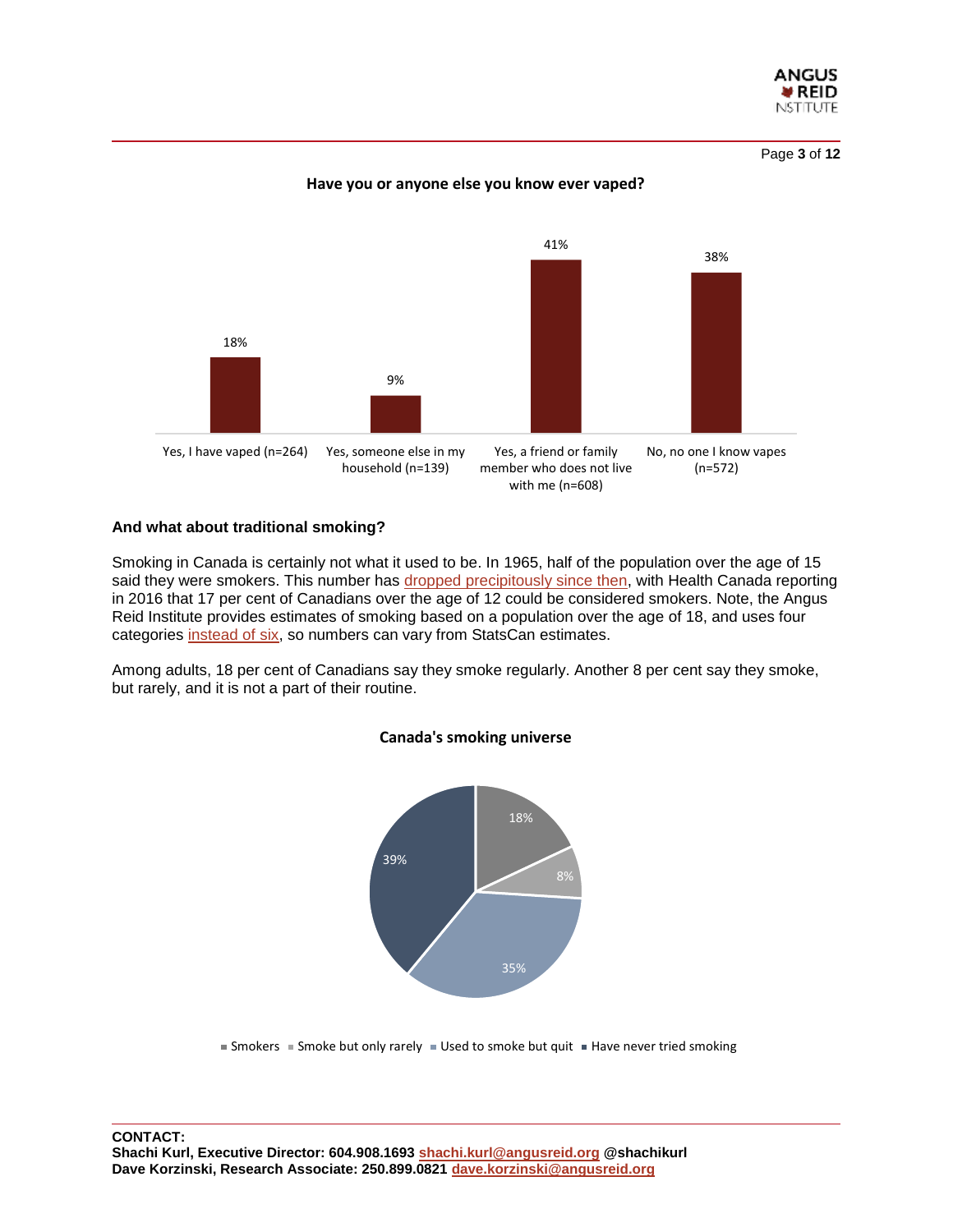

Page **4** of **12**

In a trend that will likely be viewed positively by health workers and policy makers, the number of Canadians who say they have never tried smoking rises as age declines:



# **Percentage of Canadians who say "I have never smoked"**

# **Younger people and traditional smokers more likely to have vaped**

Vaping prevalence has a long way to go to catch up to smoking – something policymakers hope is not in the nation's future. According to Statistics Canada, more than half of Canadians have tried smoking in their life, about [54 per cent.](https://www150.statcan.gc.ca/n1/pub/82-625-x/2017001/article/54864-eng.htm)

Age appears to play a significant factor in vaping. One-quarter of Canadians (26%) between the ages of 18 and 34 say they have vaped, while one-in-five (19%) continue to do so. Comparatively fewer among older generations have tried or are currently vaping:





# **CONTACT:**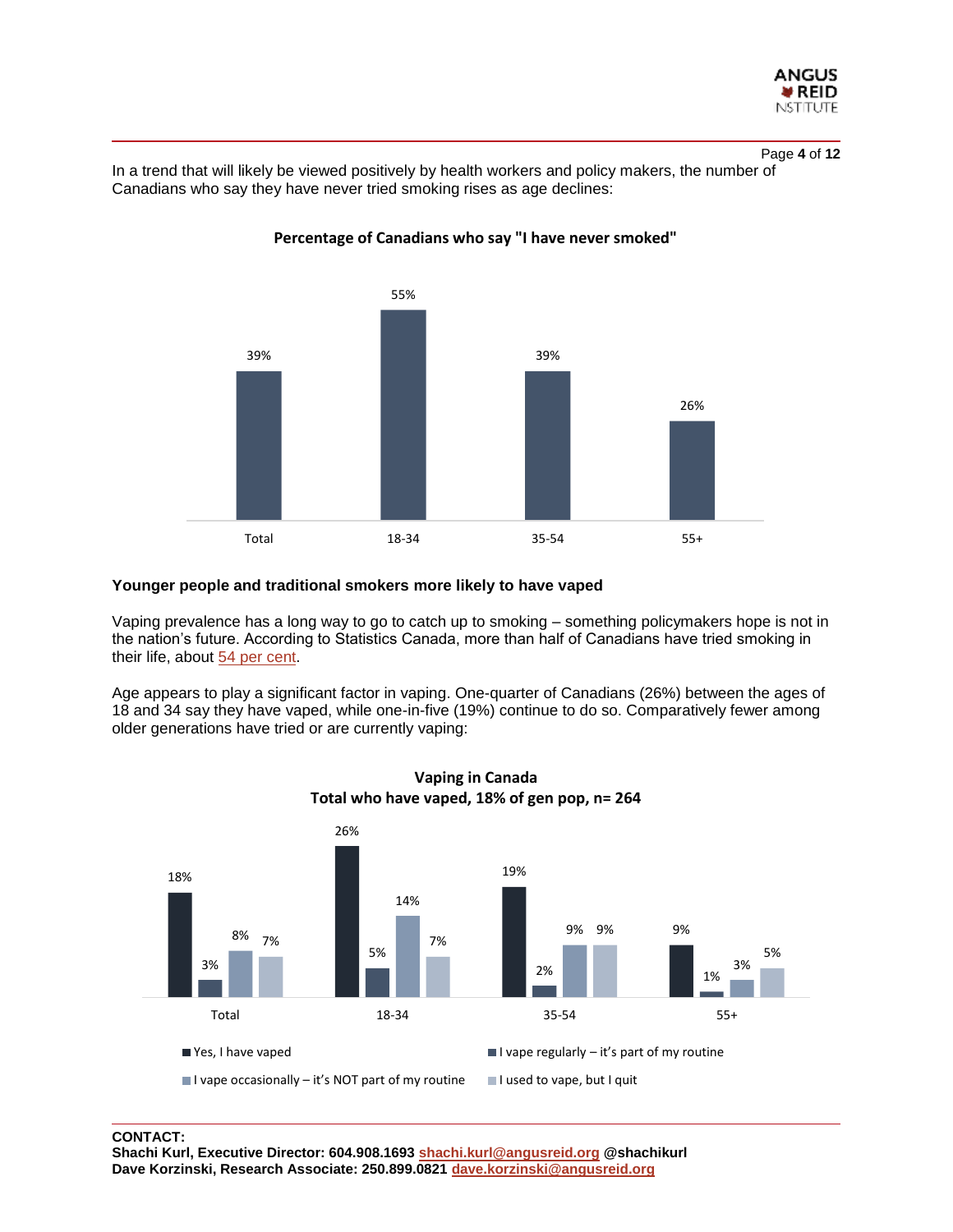

One strong correlation is between traditional smokers and vaping. The activity of vaping is itself is most often advertised as a smoking cessation mechanism. Industry leader JUUL Labs has noted that its goal for Canada is to offer an alternative to "combustible cigarettes" for five million Canadian smokers.

Among those who currently smoke, 45 per cent say they have vaped. Further, four-in-ten occasional smokers (40%) say the same. Only three per cent of Canadians who have never smoked traditional tobacco products say they have tried vaping:



**Perfectage of each population who say they have vaped:**

Looking at this another way, by which activities Canadians are currently partaking in – smoking or vaping - those who engage in both are unlikely to be over the age of 55 – just 17 per cent are. Members of this group are equally as likely to be in the 18 to 34 (42%) or 35 to 54 (41%) age group.

Meanwhile, Millennials are twice as likely to vape only, but not smoke than the opposite:



**Currently vaping, smoking, or neither, by age group**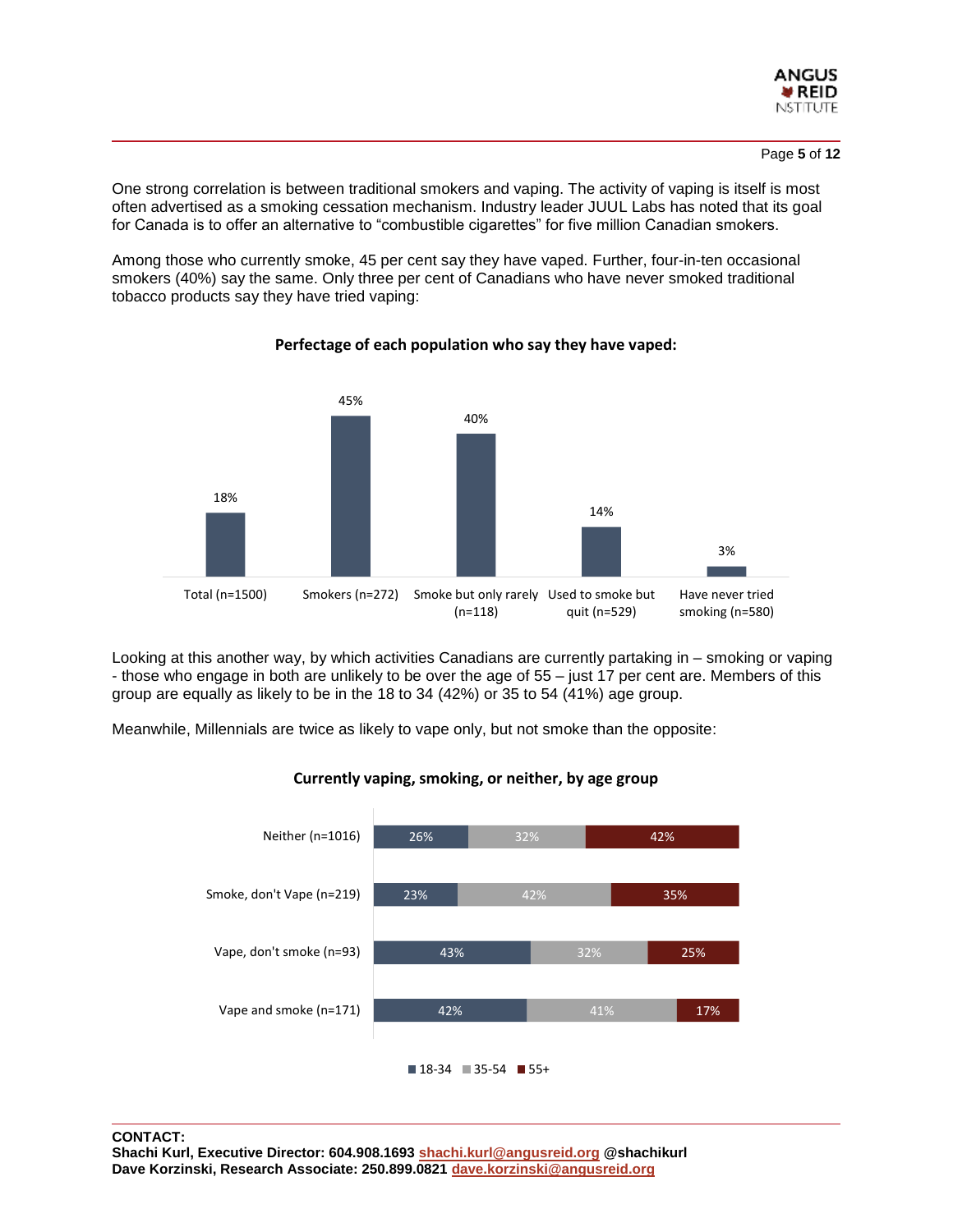

Page **6** of **12**

#### **Widespread support for new legislation aimed at protecting minors**

It has been illegal to sell cigarettes to children under the age of 16 in Canada for [more than 100 years.](https://www.cbc.ca/news/health/a-legal-history-of-smoking-in-canada-1.982213) In 1993, that age requirement was increased by two years, such that legal minors were now prohibited from purchasing these products. But what about vaping? The trend has largely unfolded in public view over the [past 15 years,](https://vapingdaily.com/what-is-vaping/vaping-history/) leaving grey areas and uncertainty about youth consumption of products for which little health research existed.

In May, in response to the growing use of vaping products in Canada, the government passed Bill S5, amending the Tobacco Act to encompass electronic cigarettes. The Canadian public is largely supportive. At least six-in-ten support each of the major elements of the legislation, and nearly nine-in-ten (86%) support banning use for minors:



#### **Percentage of Canadians who support each:**

Banning use among minors is overwhelmingly supported by Canadians across all demographics. Whether they have or have not vaped, whether they have or have not smoked, and regardless of age or gender, more than eight-in-ten say this is the right move. They are not however, in unison on one particular regulation: banning certain flavours that may appeal to young people.

Mounting research suggests that both in [Canada](https://www.cbc.ca/news/health/e-cigarette-teen-smoking-1.4295522) and the [United States,](https://www.bloomberg.com/news/articles/2018-03-14/e-cigarette-study-says-they-lead-to-more-smokers-than-they-stop) youths who vape are more likely to become traditional smokers later in life. Older Canadians are largely on board with efforts to reduce flavour choice if it means fewer young people vaping. Opposition rises, however, as age declines. Fourin-ten Millennials (39%) say that they oppose this measure: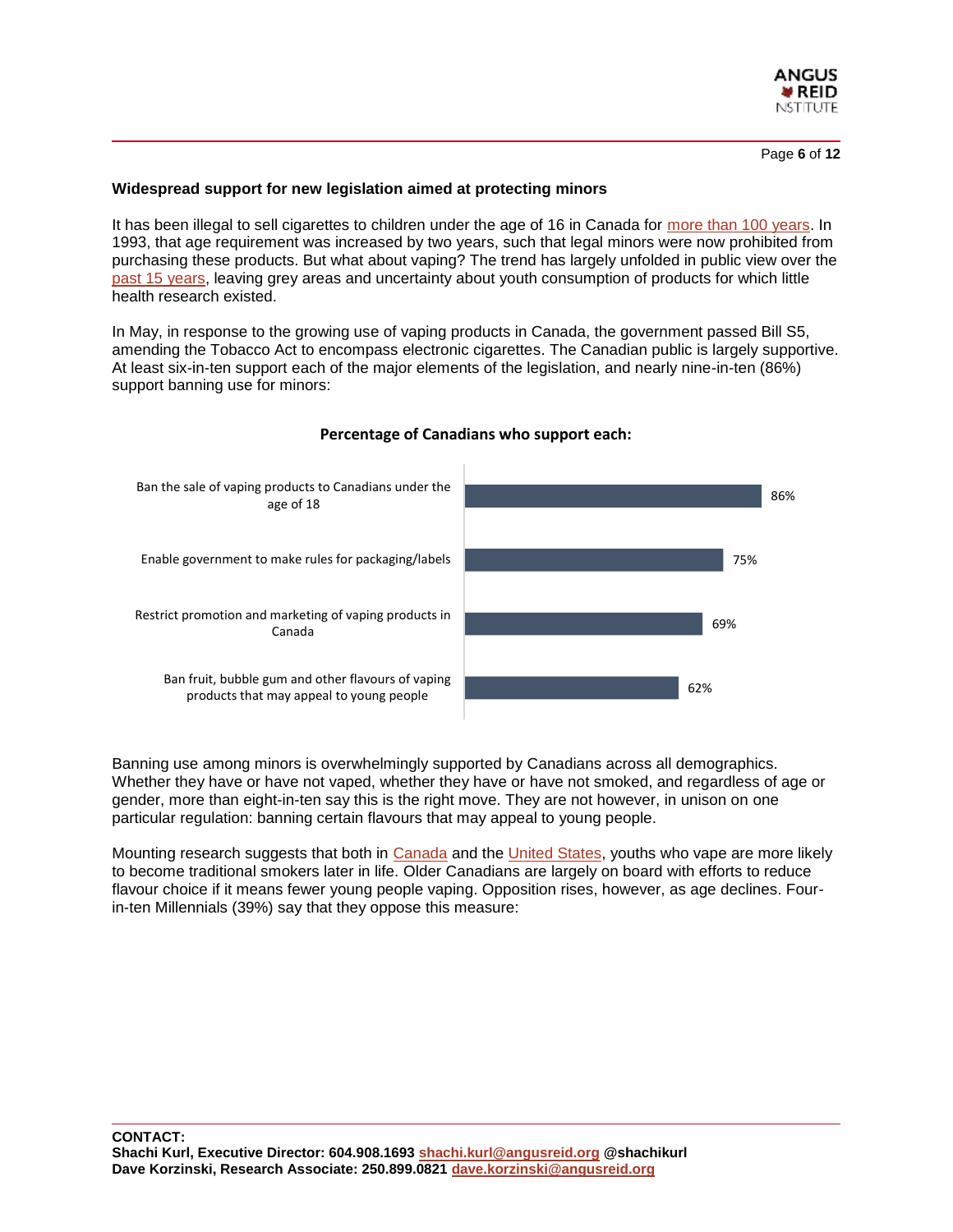

Page **7** of **12**



# **Support or oppose: "Ban fruit, bubble gum and other flavours of vaping products that may appeal to young people"**

#### **Concern that vaping will do more harm than good**

Part of the support for legislative measures is explained by uncertainty over the health consequences of vaping. While companies selling e-cigarettes make the case that they will ultimately have a positive effect on society by moving would-be smokers off of combustible cigarettes and on to e-cigarettes with fewer chemicals and adverse impacts, Canadians are not entirely sold on that line of reasoning.

This, perhaps because the impacts of vaping may not be known [for many years.](https://www.cbc.ca/news/health/second-opinion-vape-1.4807280) Emerging research suggests that even certain vaping products without nicotine [may be toxic.](https://www.sciencenewsforstudents.org/article/e-cigarettes-dont-need-nicotine-be-toxic) Groups such as the Boys and Girls club have also [voiced concern](https://www.thestar.com/business/2018/08/30/vaping-giant-juul-plans-canadian-e-cig-domination-amid-success-and-controversy-in-us.html) about the impact this will have on children and teenagers who may become addicted at a young age.

When asked whether they believe that vaping is doing more good than harm in Canada, few believe that it is. One-in-three are more inclined to say it is causing more harm, or having little impact overall.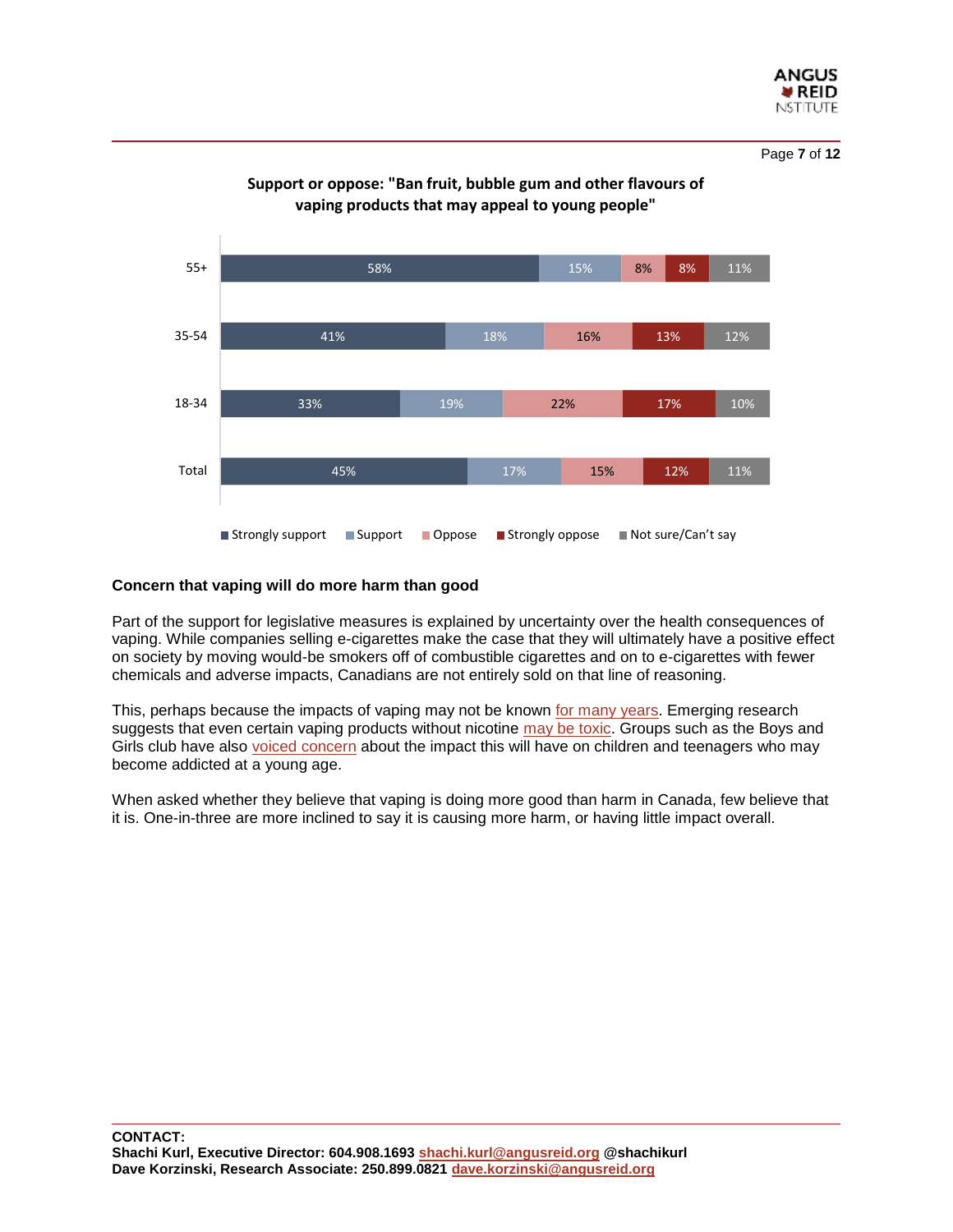

Page **8** of **12**

#### **In your view, would you say that vaping does:**



Smokers however, are considerably more positive about the impact of this new trend than those who have never smoked, but even among this subgroup, most remain largely uncertain. One-quarter lean either way, while four-in-ten (38%) say equal amounts of harm and good are being done:



#### **In your view, would you say that vaping does:**

That said, while close to half of Canadians agree it's a better thing for current smokers to switch to vaping – for the sake of their health – there is still considerable uncertainty: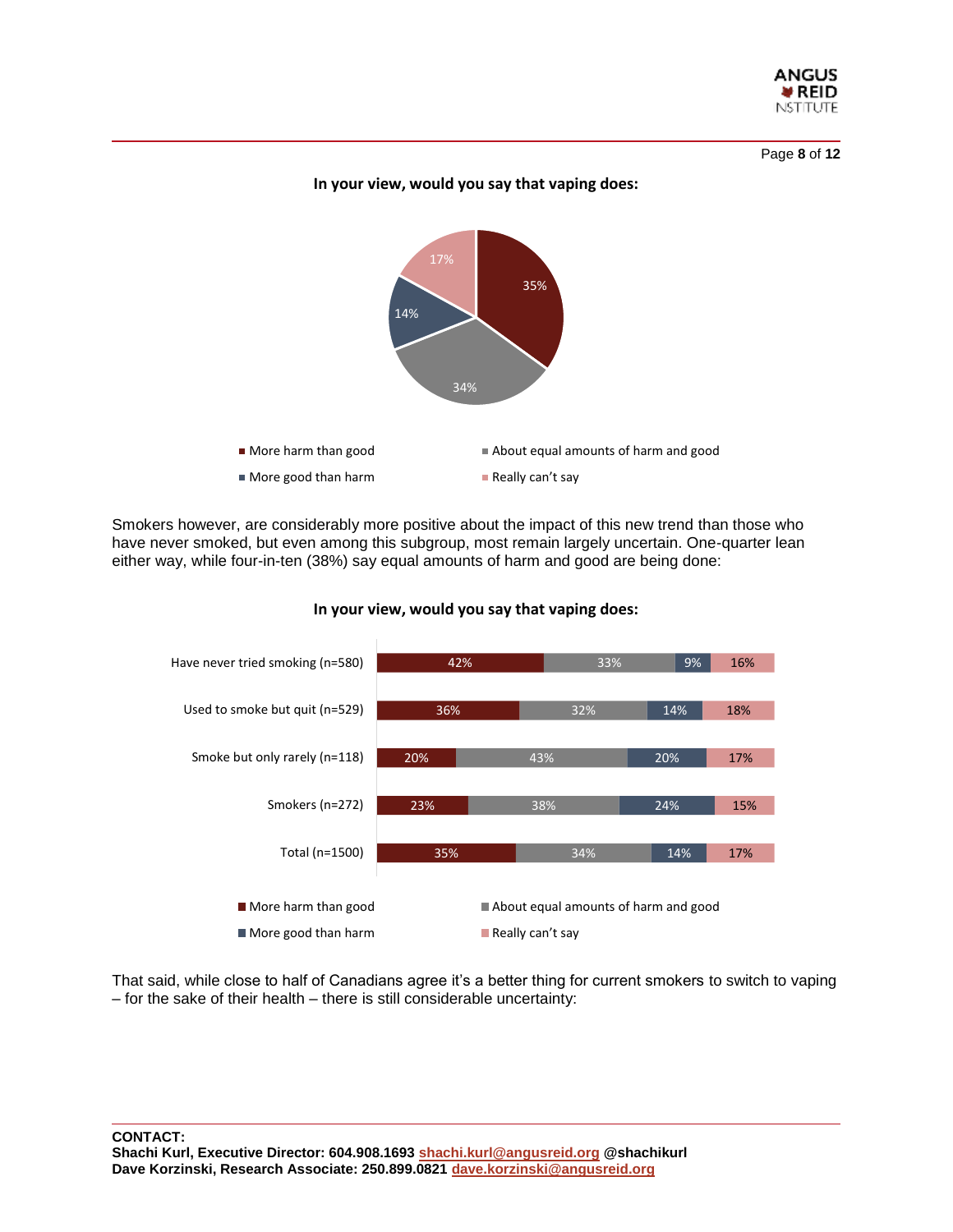

Page **9** of **12**



# **Agree or disagree: "Switching from smoking to vaping is a good move for your health"**

The benefit of switching from combustible cigarettes to electronic vapour products is most recognized by current smokers. Regular smokers are more than twice as likely to agree than disagree that this is a good move, while non-smokers remain divided:



# **Agree or disagree: "Switching from smoking to vaping is a good move for your health"**

Positive sentiment is significantly more likely to be held by younger Canadians. By more than a two-toone ratio those aged 18 to 34 say switching is a good move, while a plurality of those over 55 disagree: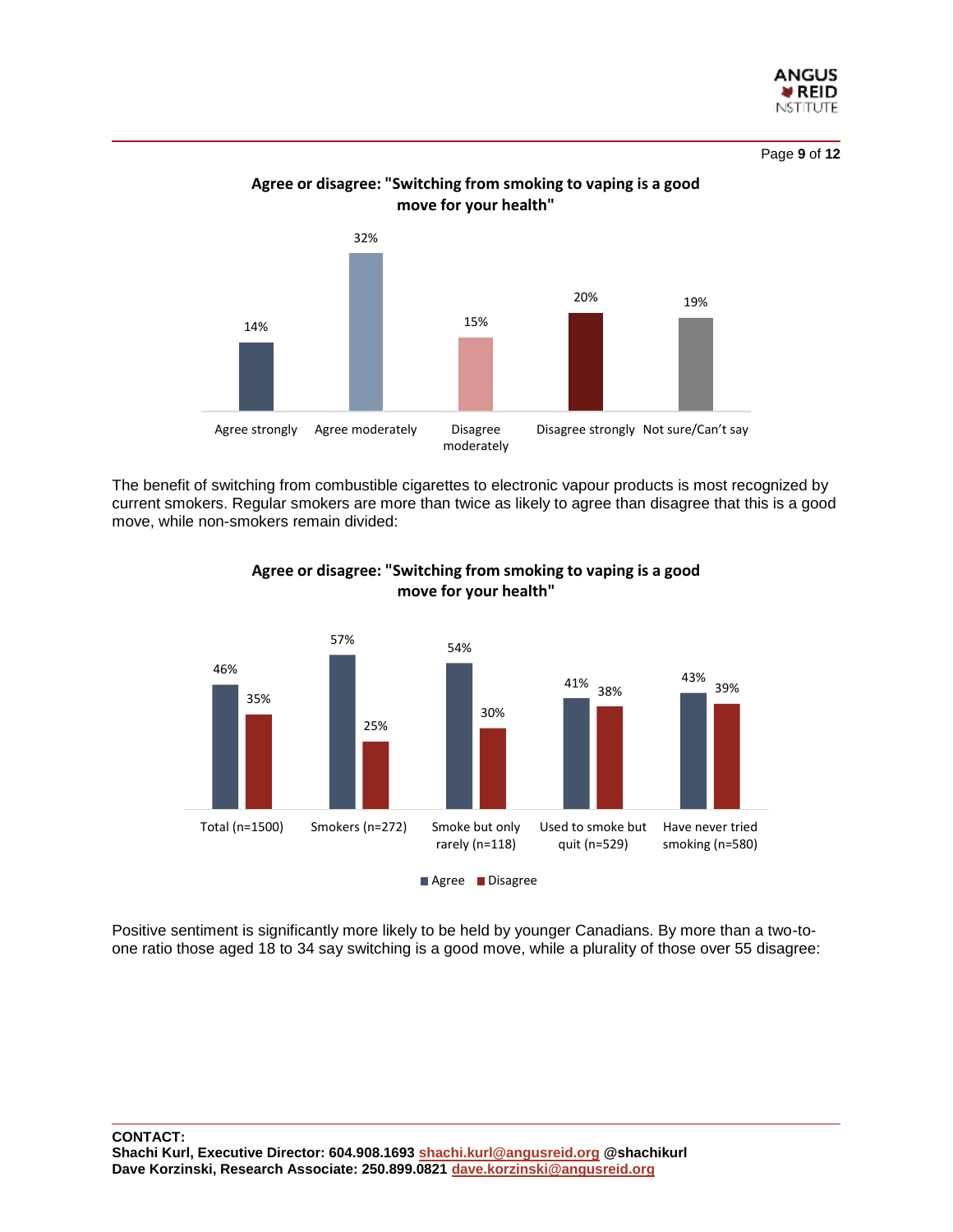

Page **10** of **12**



# **Agree or disagree: "Switching from smoking to vaping is a good move for your health"**

#### **Half say vaping is bothersome**

Long time smokers have faced many changes over the decades. Indeed, the legal history of smoking is littered with regulatory adjustments as opinion and knowledge about second-hand smoke evolved. Younger Canadians may likely find it hard to comprehend a world where cigarettes were acceptable on planes, let alone in restaurants. Seven-in-ten Canadians in 2018 say that it bothers them when people smoke around them, something that was much more commonplace in the 20<sup>th</sup> century. But how does vaping compare?

More than half of Canadians say they also don't like it when people around them vape. Research is still emerging regarding the health effects of second-hand vapour. Studies have found evidence to both [confirm](https://www.scientificamerican.com/article/e-cigs-and-second-hand-vaping/) and [reject](https://assets.publishing.service.gov.uk/government/uploads/system/uploads/attachment_data/file/733022/Ecigarettes_an_evidence_update_A_report_commissioned_by_Public_Health_England_FINAL.pdf) the idea that indoor air quality is hampered by vaping.



#### **Percentage of Canadians who agree with each statement:**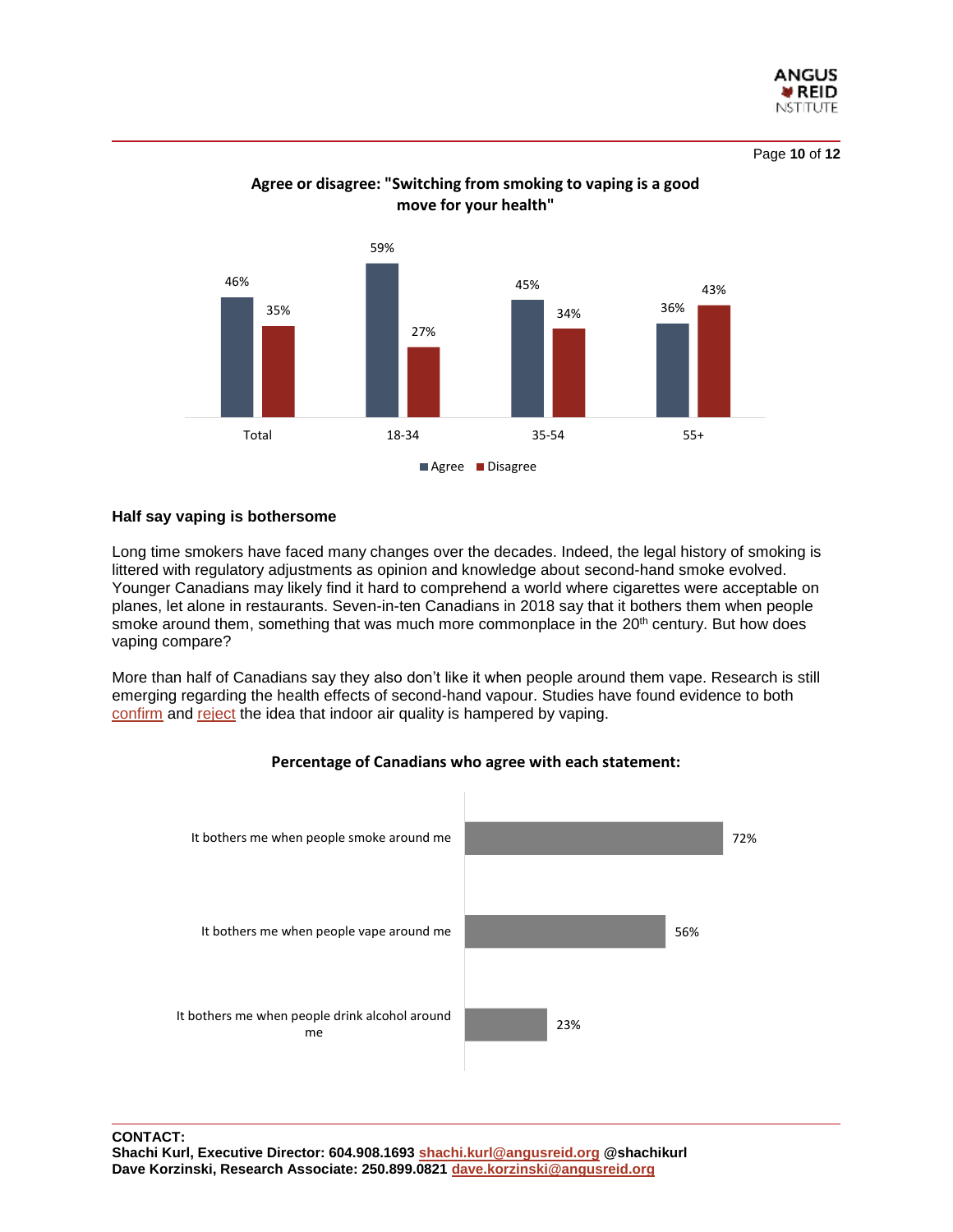

#### Page **11** of **12**

Vaping draws the ire of more than half of all Canadians who do not partake in the activity themselves. Six-in-ten (64%) among those who say they have no one in their life who vapes report being bothered by people vaping around them. More than half of those who say someone in their household vapes are also bothered by it:



# **Percentage of Canadians who say: "It bothers me when people vape around me", by exposure to vaping**

*The Angus Reid Institute (ARI) was founded in October 2014 by pollster and sociologist, Dr. Angus Reid. ARI is a national, not-for-profit, non-partisan public opinion research foundation established to advance education by commissioning, conducting and disseminating to the public accessible and impartial statistical data, research and policy analysis on economics, political science, philanthropy, public administration, domestic and international affairs and other socio-economic issues of importance to Canada and its world.*

*For detailed results by age, gender, region, education, and other demographics, [click here.](http://angusreid.org/wp-content/uploads/2018/09/2018.08.20-Vaping-ReleaseTables.pdf) For detailed results by experience with vaping and smoking, [click here.](http://angusreid.org/wp-content/uploads/2018/09/2018.08.20-Vaping-ReleaseTables-2.pdf)*